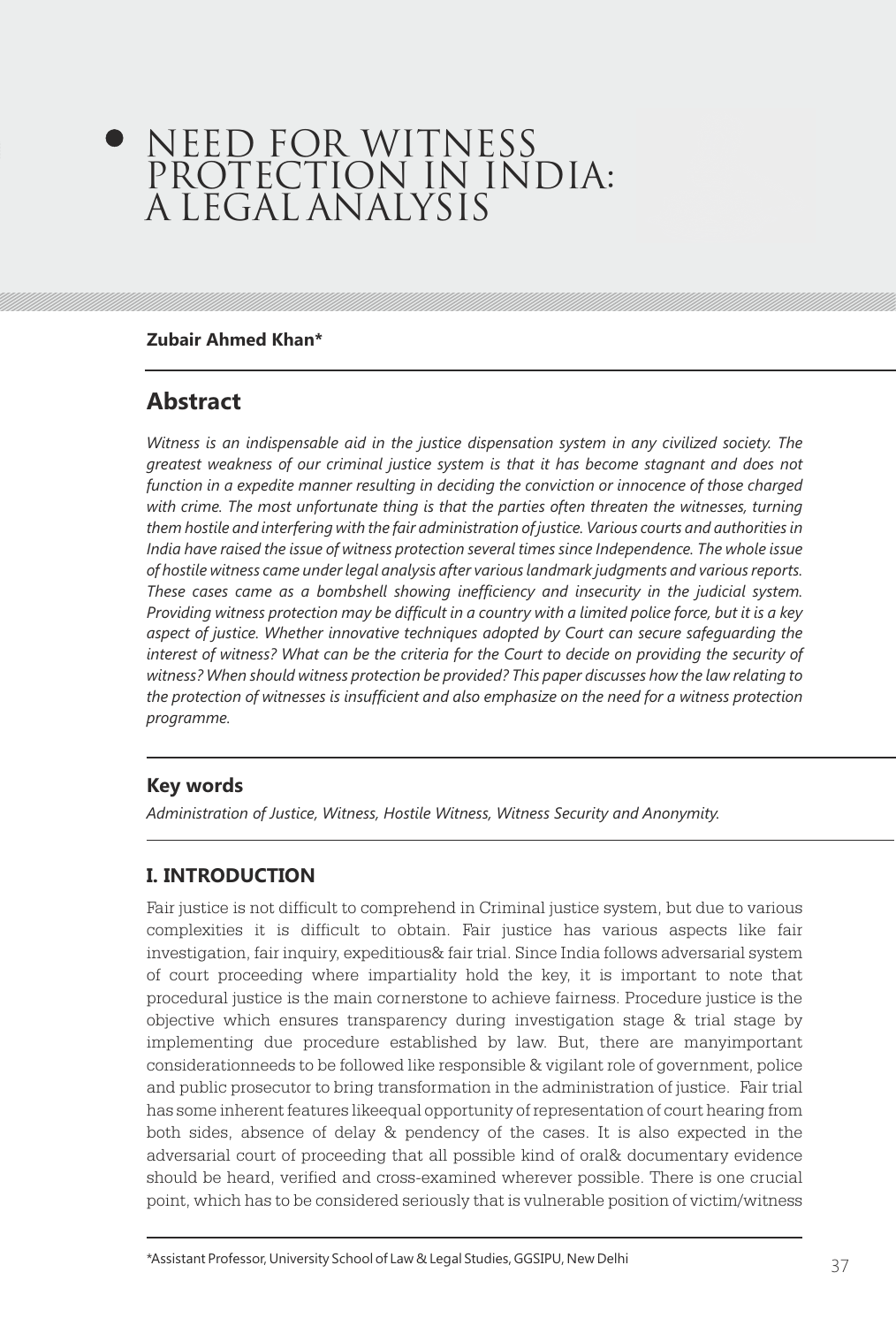7(1) DLR (2015)

during pre-trial, trial & post-trial stage. The fate of whole case depends on version represented or information given by witnesses. It has to been whether evidence provided by any witness is substantive piece of evidence or not? But the whole principle of equity and natural justice rests on reliability &credibility of evidence provided by witness even in those cases where there is some sort of conflict of interest in existence of direct evidence and circumstantial evidence. So it is quite evident of the fact that witness plays a very important and responsible role for any case in the dispensation of justice. The word witness is not specifically defined in The Indian Evidence Act, 1872. But, legislators are tried to explain the concept of witness through section118 of Indian Evidence Act, 1872 where competent person can give testimony under declaration of  $\mathsf{path.}^1$ 

It means any person who is directly connected with the case who is aware about facts of case and know accused & victim meaning thereby someone who has seen the incidents the case; or someone who is experienced in specific field with having specialized knowledge on general issues related to case. Though, there are certain references in Criminal Procedure Code, 1973 related to preliminary stage of investigation where witness's role is important. It is described that police has power to call upon witness in police station for getting information related to facts  $\&$  circumstances of case. $^2$  A witness can be examined by police officer and he has to respond the questions in appropriate way that may be reduced in writing.<sup>3</sup> However, statements made before police officer in the police station cannot be considered as prima-facie evidence for the simple reason, witness is only permitted to give evidence before judge in the Court of law as mentioned in section 3 of Indian Evidence Act, 1872.

But the relevancy of evidence procured through witness can serve the purpose of justice especially when it is made in the absence any kind of biasness, false, misleading & deceptive statements. That is why it is important to expedite the process of investigation & trial so that there won't be presence of sufficient time gap by which accused or close associate can use their undue influence to instill fear or pressurize witness. But there are other issues, which further aggravate complications for fair justice delivery system like lack of well-trained police officers, non-sensitivity of media over these issues, involvement of influential persons (politicians, mafia gangster) in high-profile cases, non-cooperation of the state with full sincerity due to lack of legal obligation, influence over witness through convincing methods like providing bribe, threat of any sort. Either of the above situations will directly or indirectly inculcate fear & intimidation in the mind of witness. As a consequence of it, witness will either lose his confidence in providing truthful information in the court or will abstain from presenting himself before court even after receiving summon.

With the same thought, the High court highlighted in the case of *Mrs*. *Neelam Katara v. Union of India & others*<sup>4</sup> that it is the fundamental principle of justice that witness should testify before court of law by providing true facts without any fear or temptation. His truthful statement can decide the nature of circumstances of the case through which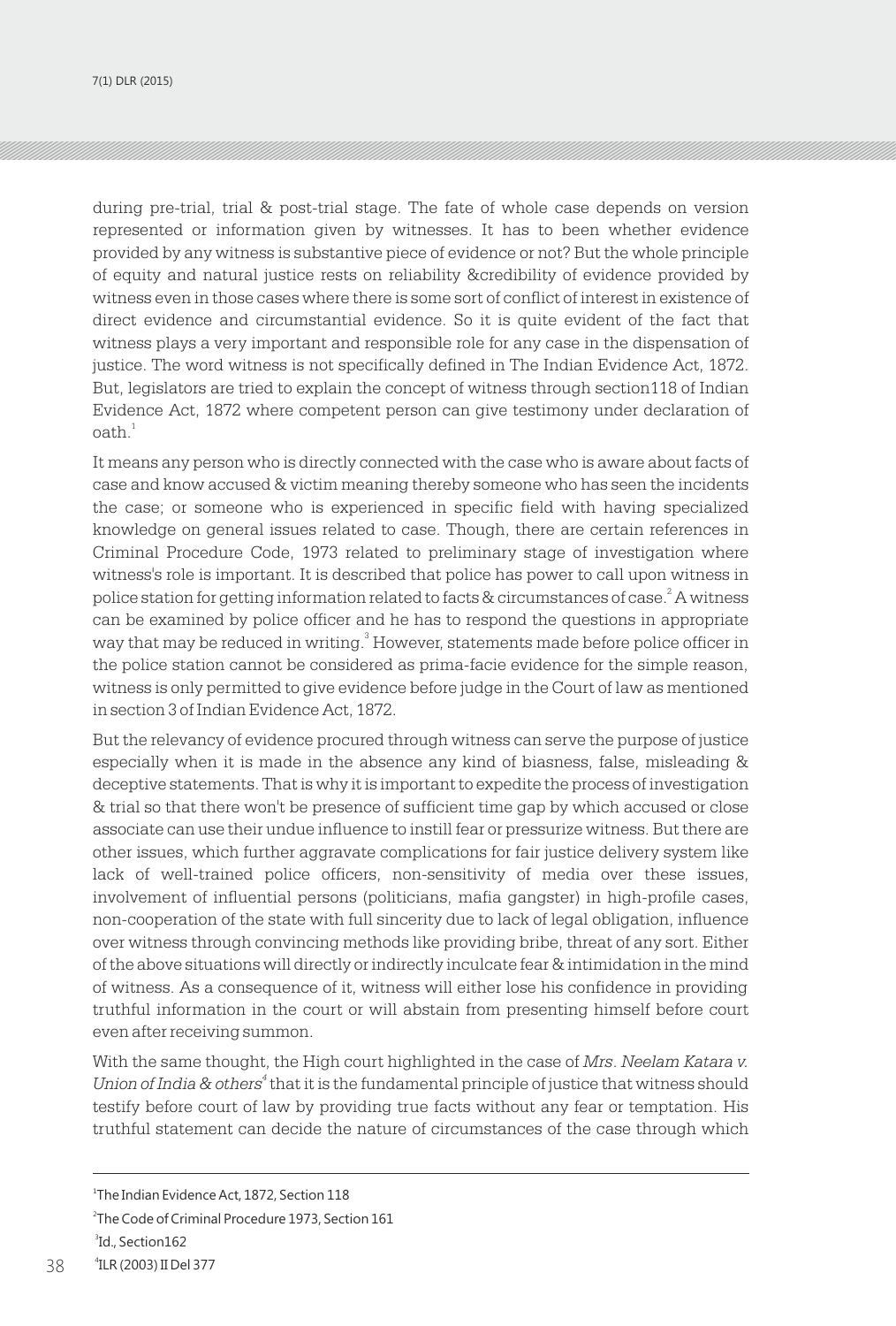guilt or innocence will be proved. But testimony under fear, undue pressure & temptation will vitiate the proceeding of the case and compromised with justice.

Production of ocular & other substantive evidence will definitely help every criminal trial to reach its last stage without any foul play. A sensible & impartial judgment will come into picture when investigating officer complete his job sincerely without any delay and every person who has relevant information related to case must bring the same in to the notice of investigating officer, court whenever he is summoned. If any person avoids such responsibility in facilitating information, then court's verdict & societal order will be hampered and accordingly it will lose public confidence in criminal justice system.

In the case of *Swaran Singh v. State of Punjab*,<sup>5</sup> Supreme Court highlighted on the importance of witness in justice delivery system in general. In many cases, witness has to face multiple ordeals in overall court proceeding starting from pendency of case adjourning from one date to another, thus delaying the trial. Sometimes witness gets killed, beaten up as no specific protection is available to them. Sometimes they are unnecessarily harassed during cross-examination for a long period of time. So common people often try to maintain distance from court & investigating authorities. They don't turn up as witness. But the matter becomes more degradable & dangerous when the case is related to violence against women & victim is herself witness. Due to absence of effective protection from the state & police, the situation is more vulnerable during investigation. Defamatory questions are framed directly during cross-examination result into more embarrassment.

The Committee on Reforms of Criminal Justice System under the chairmanship of Dr. Justice V.S. Malimath categorically emphasized on importance of legal relevancy of evidence procured through witness. A sensible responsibility of witness is to provide assistance to the court in deciding conviction or innocence in case. He cannot refuse to respond questions during cross-examination. It is important for judge to have a bold & rational approach while deciding the matter so as to maintain impartiality throughout the trial. It is also necessary for judge to uphold justice by preserving the rights of victim so as to avoid the miscarriage of justice. $^{\mathrm{6}}$ 

#### **II. INTRODUCTION TO HOSTILE WITNESS**

The term hostile witness is not directly defined in Indian Evidence Act, 1872. Legislators might not have imagined this existence of this term in trial. But the problem of hostile witness becomes very prevalent nowadays in many criminal cases. The concept of hostile witness is basically inspired from common law principle. It is important to provide safety against the adverse statement made deliberately by witness in the court of law. There is no clarity as such on the term hostile at that time when it was coined. After independence, Court's observation has given some clarity where it is shown to be contrary, adverse and inconsistent. When a witness before court of law gives adverse statement, which is contrary to previous statement made by him.

<sup>5</sup> AIR 2000 SC 2017

<sup>&</sup>lt;sup>6</sup>Justice V.S. Malimath Committee Report on Reforms of Criminal Justice System (Ministry of Home Affairs 2003), available at: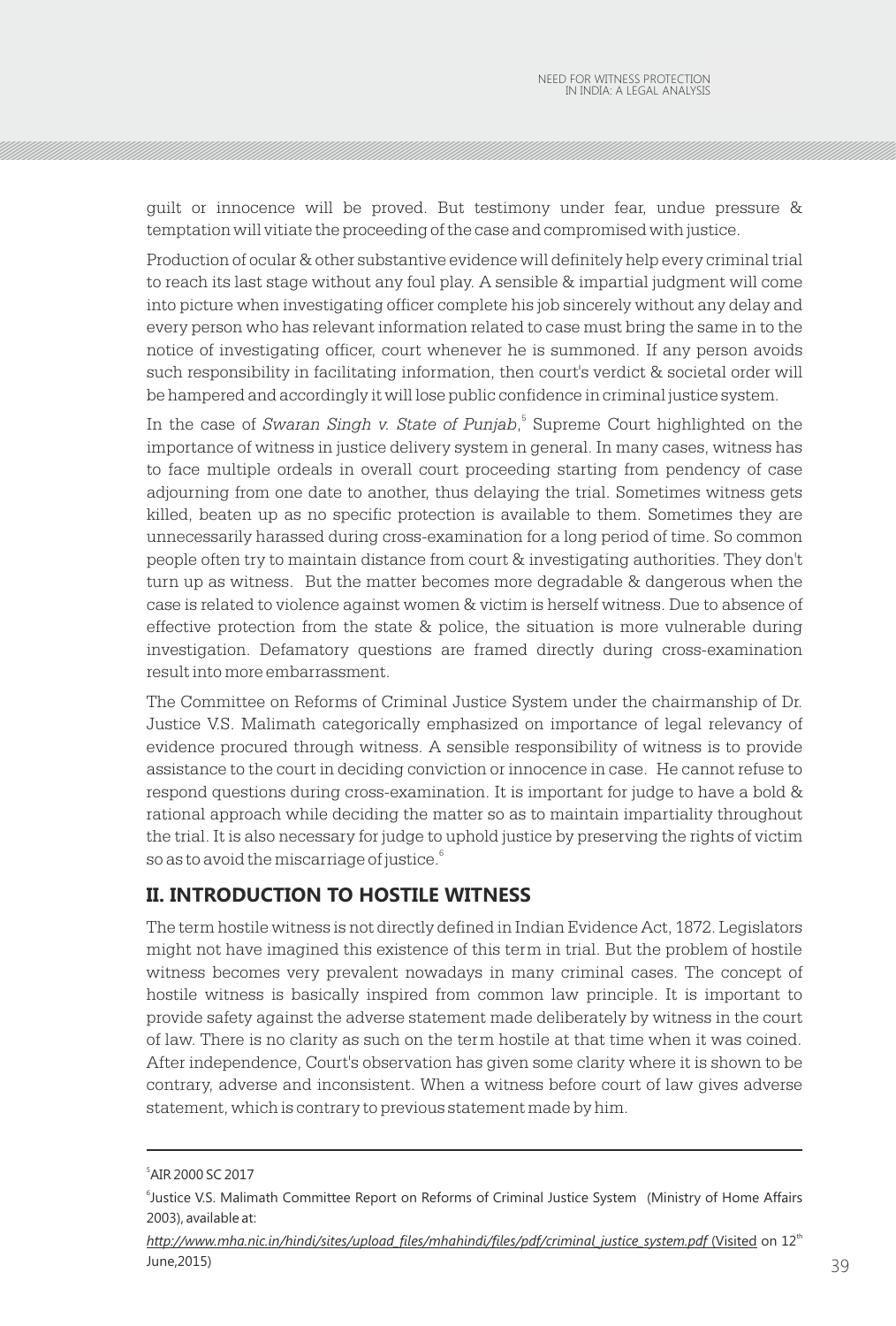There are specific procedure laws that clarify it further. During preliminary investigation, police has power to call a witness in the police station to seek permission. $^{\rm 7}$ Police has also power to examine the witness and if certain questions can be asked, witness has to answer it, though witness cannot sign the statement that is reduced in writing in the record of police diary.<sup>8</sup> Now situation of hostile witness will arise especially when party take permission from court to call witness in the court of law for checking his veracity through cross-examination. $^{\circ}$  This is the time where witness gives unfavorable and adverse statement and he is called as hostile witness. A hostile witness actually weakens the case of the party for whom he is giving the statement. Leading question can put forward when Judge declares witness hostile.

Since, no specific definition for hostile witness is available; identification for the same is a matter of discretion for court. Generally, a Judge has to give notice on the nature of statement with great scrutiny because it is a matter of conviction or acquittal. Sometimes there is thin-line difference between merely unfavorable or disagreeable and being hostile. An impartial Judge needs to find the major inconsistency part of the oral evidence given by witness. Sometimes, a witness concocted the whole version of his story in such a way so that it favors the opposite party. Though picture will be clear while dealing with a hostile witness after cross-examination, re-examination and availability of proof of previous statement. In some cases there are number of witness are available, it is important to scrutinize a particular witness effectively where he is supposed to provide a crucial piece of evidence which can decide the matter.

#### **III. REASONS FOR WITNESS TURNING HOSTILE**

One inference can be drawn that hostility arise whenever a witness conceal certain true facts. His statement may be directly or indirectly in favor of opposite party. This is quite obvious when unscrupulous methods are adopted to vitiate the fair proceeding of the case. Witness intimidation is the most common reason for hostility. Scare tactics created pressure that can obviously effect psychologically. Sometimes inducement by through various courses can also make witness more vulnerable and inclined towards antagonism.

In a very famous case of *Zahira Habibulla H. Sheikh and Another v. State of Gujarat and*  Others,<sup>10</sup> the Supreme Court emphasized on the importance of victim and witness in broader view of justice. Proper justification, rational investigation and fair exoneration of guilt give the foundation of justice and instill confidence in the society. The present case of hostility gives grim face of harsh reality that has become a hassle for fair trial. It is the right moment to bring transformation when the whole justice delivery system is crippled and disabled with the influence of browbeating tactics, continuous coercion, involvement of political patronage & despotism. Continuous oppression in this form will lead to mockery of justice and ended with complete breakdown of social order. Supreme Court reminded the State about Directive Principle of State Policy to maintain public

<sup>7</sup> *Supra note* 2, Section160 8 *Id*., Section 161 9 Supra note 1, Section 154  $10(2006)$  3 SCC 374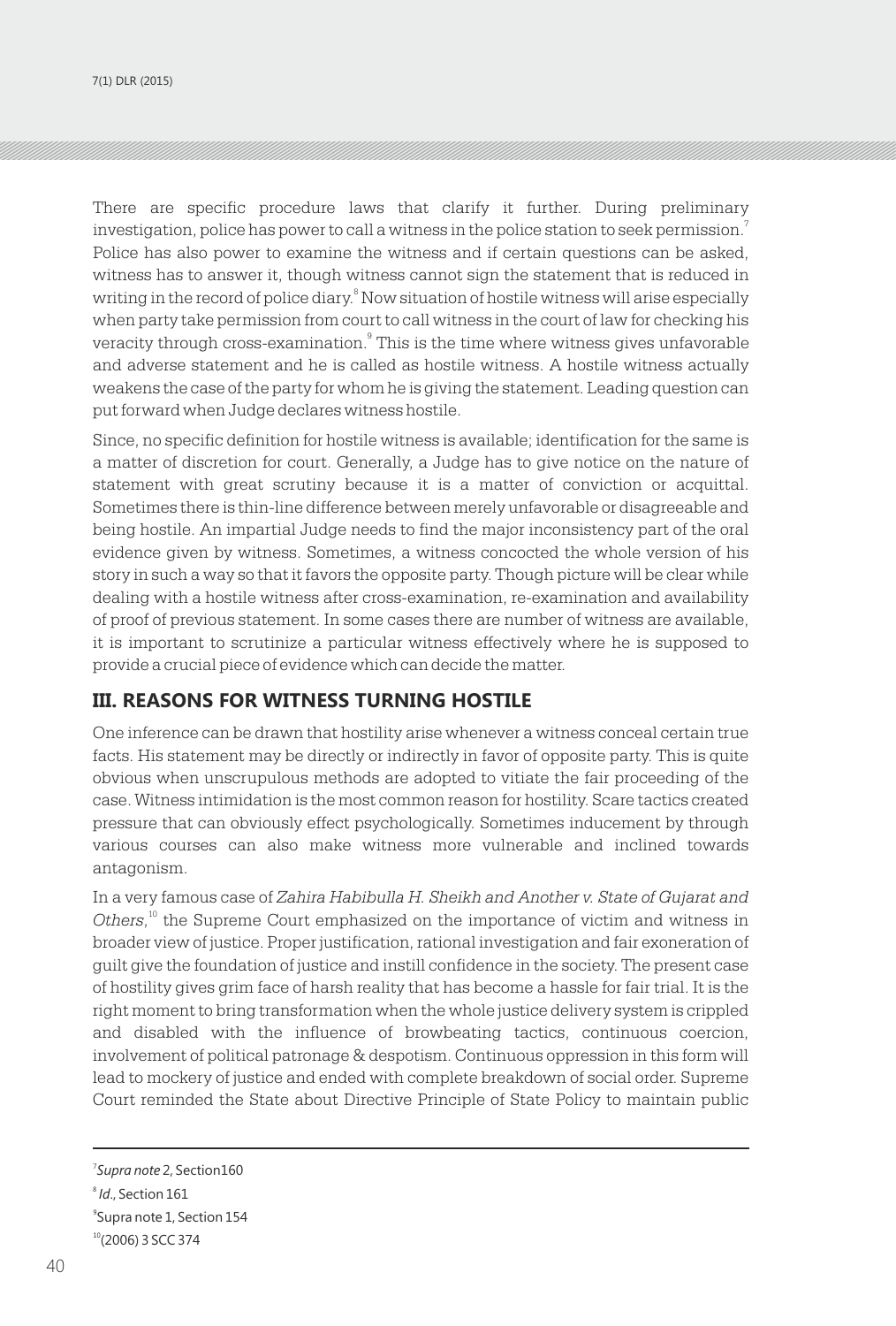order in the society. It is the obligation to protect the rights and interest of citizens. Similarly police also has official duty to provide all possible kind of safeguards.

Similarly, in the case of *Manu Sharma v. State (NCT of Delhi)*,<sup>11</sup> which is also known as Jessica Lal murder case, three key witnesses turned hostile. There was huge public outcry when trial court acquitted all accused due to presence insufficient evidence against them. Due to bold effort of key witness, Delhi High Court came to fair conclusion at last. The Court convicted all accused. Hostility of witness is not new concept, since this is a case influential people and huge media attention that is why it came into light. Later on hostile witness were charged with perjury.

The Supreme Court of India has also shown great concern over the plight of witness. In the case of *Surinder Singh v. State of Haryana*, <sup>12</sup> Supreme Court observed a valid point that trial courts needs to be vigilant and take prompt action against hostile witness giving false &adverse evidence. An impartial Judge needs to uplift the moral and boost the confidence of vulnerable victim & witness whenever they feel it necessary according to circumstances. If a witness give false evidence, it is necessary to start summary procedure for trial for proving fabricating evidence under Section 344 of Criminal Procedure Code, 1973.

## **IV. PRECAUTIONS TAKEN DURING INVESTIGATION & TRIAL FOR WITNESS SECURITY**

Proper implementation of Procedural laws can ensure administration of justice. But, practical application of laws is very difficult due to the presence different complexities in crime. The literal meaning of Witness protection is safety of witness from physical suffering & life threat. But, interpretation of limited provisions related to witness protection is against hindrances in obliging legal duty & disruption. The concept of equality plays an important role in justice delivery system. Fair trial &investigation ensures equal rights to accused and victim. There are some fundamental principles of natural justice like presumption of innocence, Audi Alteram Partem, right to have legal representation, right against double jeopardy, etc. Whereas victim and more specifically witness doesn't enjoy such liberty and all possible kinds of basic rights. In preindependence era, legislators wouldn't have imagined the need protection for witness so that it can be brought somehow under the purview of Indian Evidence Act, 1872. The point of deliberation is how to tackle in such an uneven restricted procedural aspects of law where witness's situation is vulnerable and defenseless. Obviously, a witness will abhor in becoming a witness in such an entangled & wearisome position. This is the common reason why witness either avoids visiting court or absconding from the place in spite of issuance of summons. There can be three situations in this dilemma namely: $^{13}$ 

- 1.) Victim and accused are familiar to each other before the incident ocrime
- 2.) Accused is not acquainted with witness's identity

 $11(2010)$  6 SCC 1

 $12(2014)$  4 SCC 129

 $\frac{1}{41}$  and  $\frac{1}{41}$  $13$  Law Commission of India, 198<sup>th</sup> Report on "Witness Identity Protection and Witness Protection Programme" Seventeenth Law Commission under the Chairmanship of Mr. Justice M. Jagannadha Rao 2003-2006, in 2004, available at: *http://lawcommissionofindia.nic.in/reports/rep198.pdf* (Visited on $11<sup>th</sup>$  June, 2015)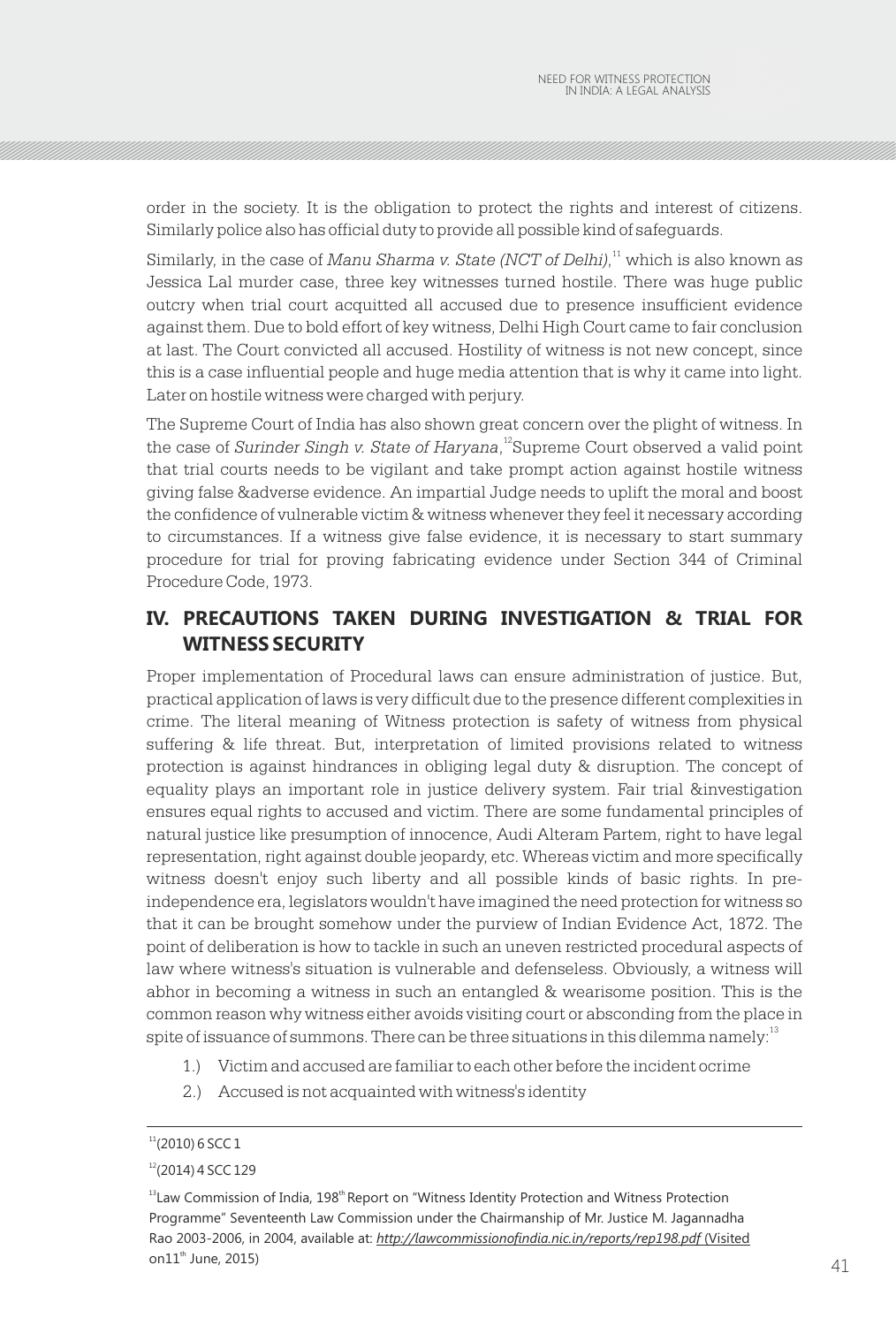3.) Accused is not acquainted with victim & witnesses (a case of genocide or terrorist act)

All the above-mentioned categories need security of witness at different perspective with contemporary approach. The main question is when does a witness need safety or protection? It is evident that accumulation of evidence starts from the stage of investigation. Investigation is the stage where facts & circumstances of the case come into picture. It includes many aspects like search at the location of crime, knowledge of victim's condition, and other prevailing circumstances around the location, etc.<sup>14</sup>

For the purpose of filing a First Information Report, a formal preliminary inquiry needs to be completed by a police officer. Collection of direct and circumstantial evidence is utmost priority for an investigating officer. Since there is always reasonable apprehension that accused or his associates may tamper or destroy evidence at the initial stage, it is important for a police officer to complete his probe in a fair & expedite manner with strict scrutiny. A police officer may examine the witness related to the facts of case provided if there is any inconvenience or threat to witness, and then witness's statement can be recorded through audio-video electronic means.<sup>15</sup> While preparing a report by police officer post-investigation without delay, which will be forwarded to Magistrate, if police officer thinks certain statement should not be disclosed to accused, he can send it to Magistrate separately with reasons in a secret note to maintain fair investigation.<sup>16</sup> Now it is explicit that when trial starts witness's role becomes more crucial. A witness can face any kind of hindrance during trial, so if he receives any kind of threat from someone to give false & fabricating evidence, he can file a complaint for the same before the Court of law under the offence mentioned in Section 195A of Indian Penal Code.<sup>17</sup>

A Judge has also some responsibility in protecting the interests & rights of witness during trial. Court can check the reasonableness of questions whether it can be asked or not.<sup>18</sup> Court cannot permit improper way of cross-examination that is why offensive,  $19$  defamatory and annoying questions can be ruled out.<sup>19</sup> Similarly, Court has to give prompt disapproval/repudiation when certain immoral & offensive questions are asked to rape victim who is also a witness in rape case during cross-examination. $^{20}$ 

Generally, defense party adopts some delaying tactics during trial to adjourn the proceeding for many days. As a result of which, witness cannot afford to visit court every time as he has to wait for his deposition many times due to maladministration. Accordingly, Court may order the State Government to bear reasonable expenses of witness to avoid hassle for inquiry or trial. $^{21}$  There can be some circumstances where accused disrupt the trial continuously and thereby vitiate the Court proceeding by

<sup>14</sup>*Ibid*.

<sup>20</sup>*Id*, Section 146 (proviso)

<sup>15</sup>*Supra* note 2, Proviso to Section 161

<sup>16</sup>*Id*., Section 173 (6)

<sup>17</sup>*Id*., Section 195A

<sup>18</sup>*Supra* note 1, Sections 148 and 149

<sup>19</sup>*Id.*, sections, 151 and 152

<sup>42</sup> 43 <sup>21</sup>*Supra* note 2, Section 312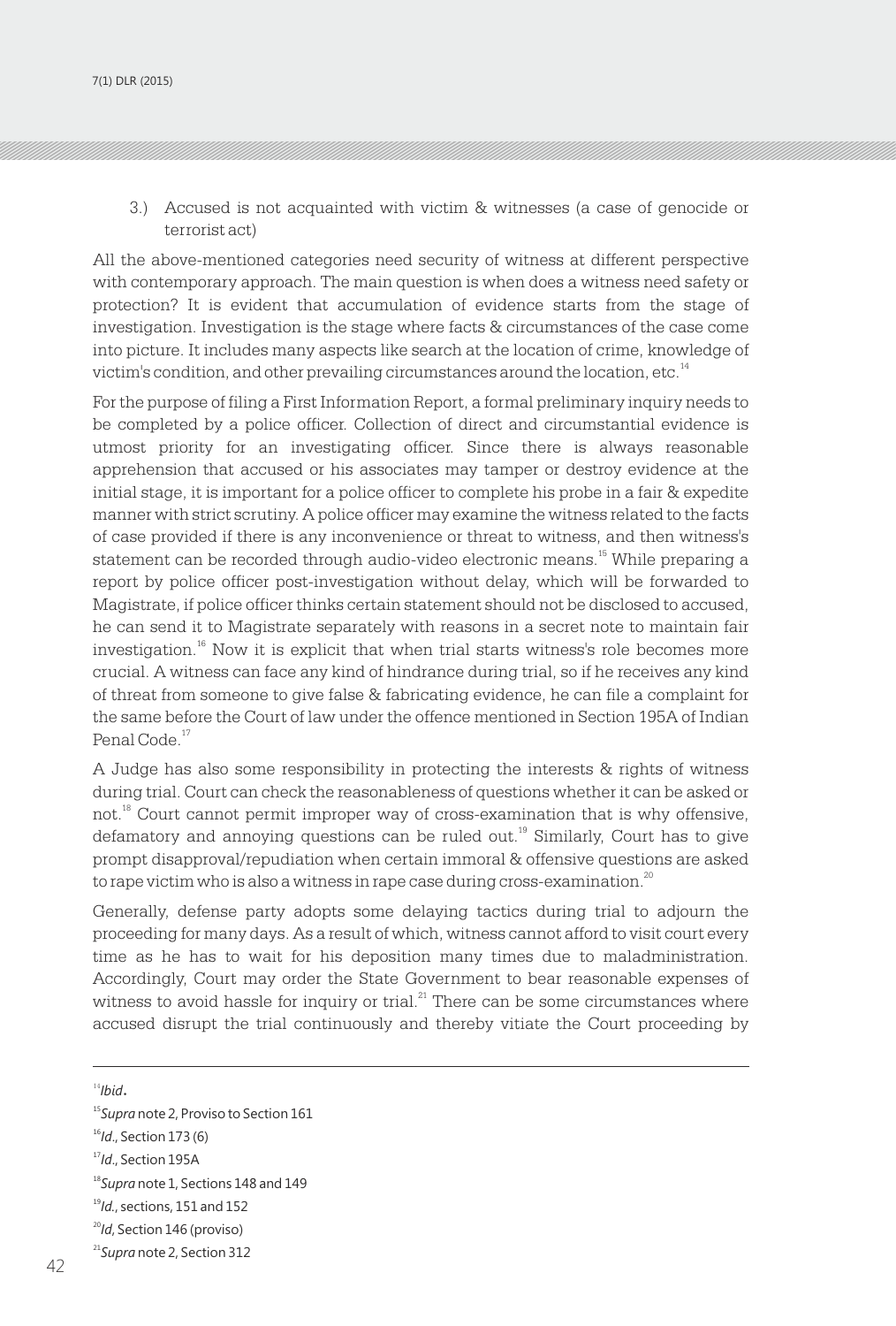threatening or inducing victim/ witness. This type of situation can be possible either in heinous criminal case or in case involving influential people especially nexus of criminal gangs & politicians. Accordingly, Court can start the trial in the absence of accused for a particular period of time in which witness's statement can be taken though defence counsel is allowed to appear during the trial. Later on, Court can direct accused's presence appearance in the trial. Technically, this can ensure impartial & legitimate trial or inquiry before Court.<sup>22</sup>

So, analysis of Criminal Procedure Code, 1973 and Indian Evidence Act, 1872 can give clear picture that witness protection is not properly described. Though, it lays down responsibilities of Police and Court at certain level. But there is no scope of witness protection after trial in procedural laws, which is a matter of taking undue advantage by accused or his associates. There is a specific act named as the National Investigation Agency Act, 2008 under which National Investigation Agency is established to investigate terrorism based cases with professional skill. This act provides protection for witness (under section 17) where different constructive steps can be taken. In camera proceeding and classified & undisclosed records of identity (including address) of witness should be maintained. If a witness or public prosecutor wrote a formal requisition for taking protection to the Special Court, process will become more convenient. $^{23}$  There are few susceptible circumstances in any case in which threat  $\&$ insecurity are imminent for witness, so the act provide few contemporary facility wherever possible like proceeding can started at different place as decided by the Special Court. Similarly, non-divulgence of identity of witness in the judgment should be implemented along with restriction on print publication of court proceeding to maintain privacy.<sup>24</sup>

Similarly, Law Commission of India has recommended a specific procedure in which a witness will get benefitted through Witness Protection Programme. Accordingly, formal requisition in the form intimation can be given by public prosecutor to Magistrate by which witness can give a new identity for the trial and if necessary his position & location will be readjusted secretly. A witness needs to enter into Memorandum of Understanding with State Legal Aid Authority out of which his bare expenses & maintenance charges will be taken care by State. A witness needs to complete his responsibility by giving true evidence. If he fails to give evidence in the trial, it will result into exit from Witness Protection Programme. So, this procedure creates a reciprocal responsibility of State and Witness to complete their respective duty.<sup>25</sup>

*26* The Apex Court realized in *State of Punjab v. Gurmit Singh*<sup>26</sup> that administration of justice through fair trial without any hassle could arise if there is reasonable protection available for victim and witnesses especially in serious criminal offence like rape. Supreme Court emphasized the importance of trial in camera on the basis that it can provide a kind of convenience &comfort for victim to depose before court as mentioned in section 327 of Cr.P.C. It can avoid the disruption in the form hesitation or any kind of

 $^{22}$ Supra note 2, Section 317

<sup>&</sup>lt;sup>23</sup>The National Investigation Agency Act, 2008, Section 17

<sup>24</sup>*Ibid.*

<sup>&</sup>lt;sup>25</sup>Supra note 13

<sup>&</sup>lt;sup>26</sup>(1996) 2 SCC 384  $(1996)$  2 SCC 384  $(330)$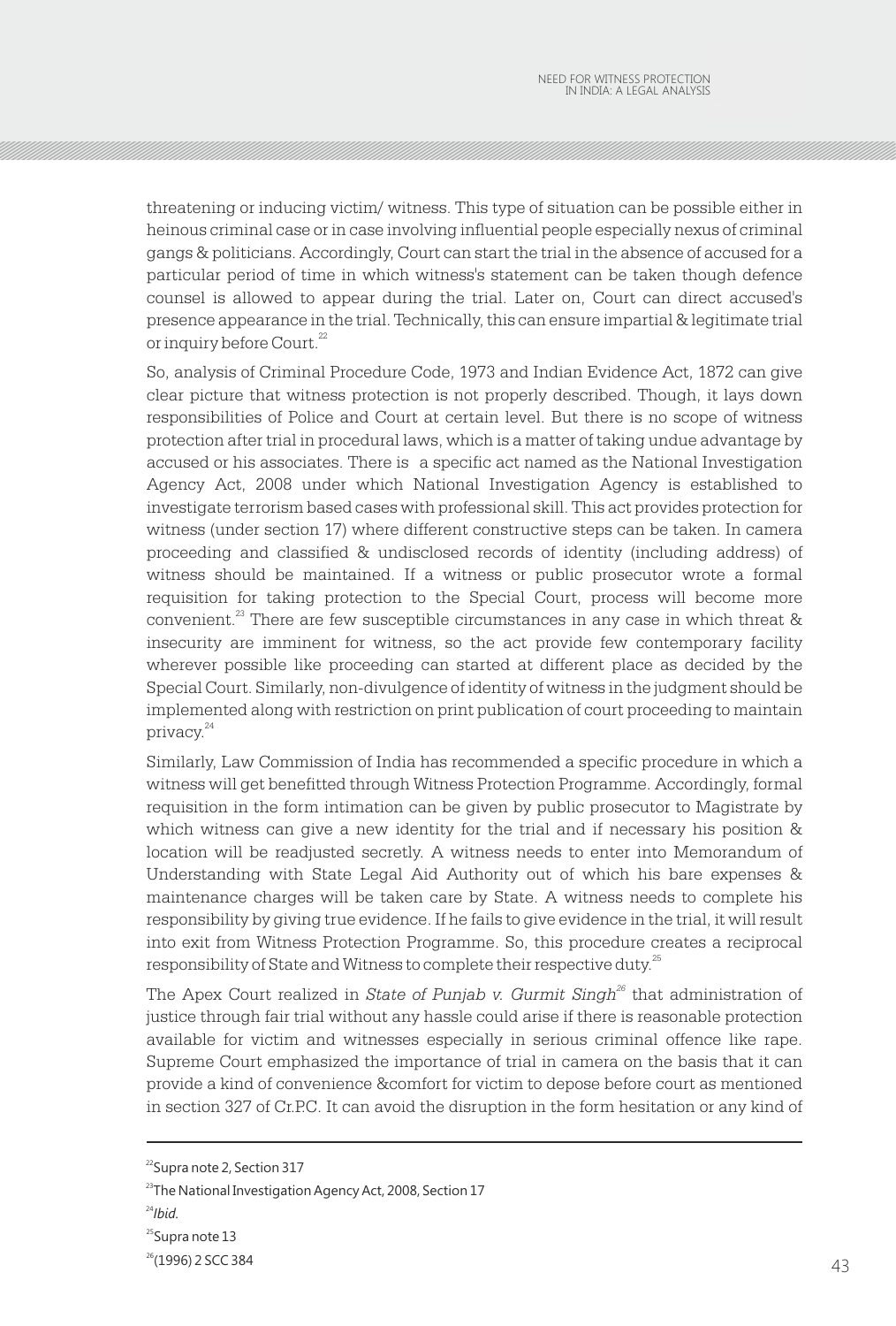oral threats, unnecessary psychological pressure that can be possible from accused either through continuous gazing or other means.

*<sup>27</sup>* Similarly, in the case of *National Human Rights Commission v. State of Gujarat,* Supreme Court while forming Special Investigation Team observed that the principle of fair trial has many legal dimensions, which needs to be taken care with equity and reasonableness. Since witness plays a very role in the trial, it is important for State to take every possible step for the protection of witnesses and victims. Interest of justice will be failed if witness cannot appear before the Court of law and give statements. Supreme Court also emphasized the practice of witness anonymity as a part of witness protection.

The Punjab & Haryana High Court made a bold & painful admission in the case of *Bimal Kaur Khalsa v. State of Punjab*<sup>28</sup> that there is no possibility of complete security or protection for the witness or any investigator. Court or Government cannot give assurance for the same. Since a witness who provide evidence in a case as a responsible duty, so it is incumbent upon Court to provide secrecy in case of identity & address of witness and wherever it is possible for Court to take protective steps like in Camera proceeding or screen trial or video- conferencing so as to project the interest of witness by best possible means. Thus, modern technology and innovative tactics can make convenient in functioning of the Court trial efficiently. So, additional measures like video-conferencing, screen arrangement can avoid direct showdown between accused and witness. Practically speaking, physical distance will ensure safe environment in which witness can give his statement.

In the case of Saint *Shri Asharam Bapu v. State of Rajasthan*,<sup>29</sup> the bail application was rejected by High Court because grant of bail will vitiate the fair proceeding of the case. It is important to avoid miscarriage of justice by all possible means, because there is a reasonable apprehension that it may meddle with witnesses and coercive means will adopted to influence the witness so that he give adverse statement favorable to the defence side. Unfortunately, in spite of public outcry and huge media attention, no serious effort has been taken as a result of which three witnesses are already shot and few other witnesses are attacked. There is no effective measure for witness protection that has been adopted by the State.

#### **V. WITNESS ANONYMITY**

Witness anonymity is a kind of witness protection. Though it is not defined explicitly anywhere. Basically it means a sort of non-divulgence and non-revelation of the identity of witness. But, there many issues of deliberation related to its validity and practical implementation, which needs to be discussed. Since it is the responsibility of police and Court to provide protection to witness, but a Court can order for witness anonymity. Secondly, it is reasonable to provide witness anonymity at preliminary inquiry or investigation stage where an investigating officer has to be alert and cautious about the same fact. Thirdly, it is not an easy task to implement witness anonymity at the inquiry or trial stage because of following legal complications.

<sup>27</sup>AIR 2009 (SCW) 3049

<sup>&</sup>lt;sup>28</sup>AIR 1988 P H 95

 $44$ <sup>29</sup>S.B. Criminal misc.2nd Bail Application no.10115/2013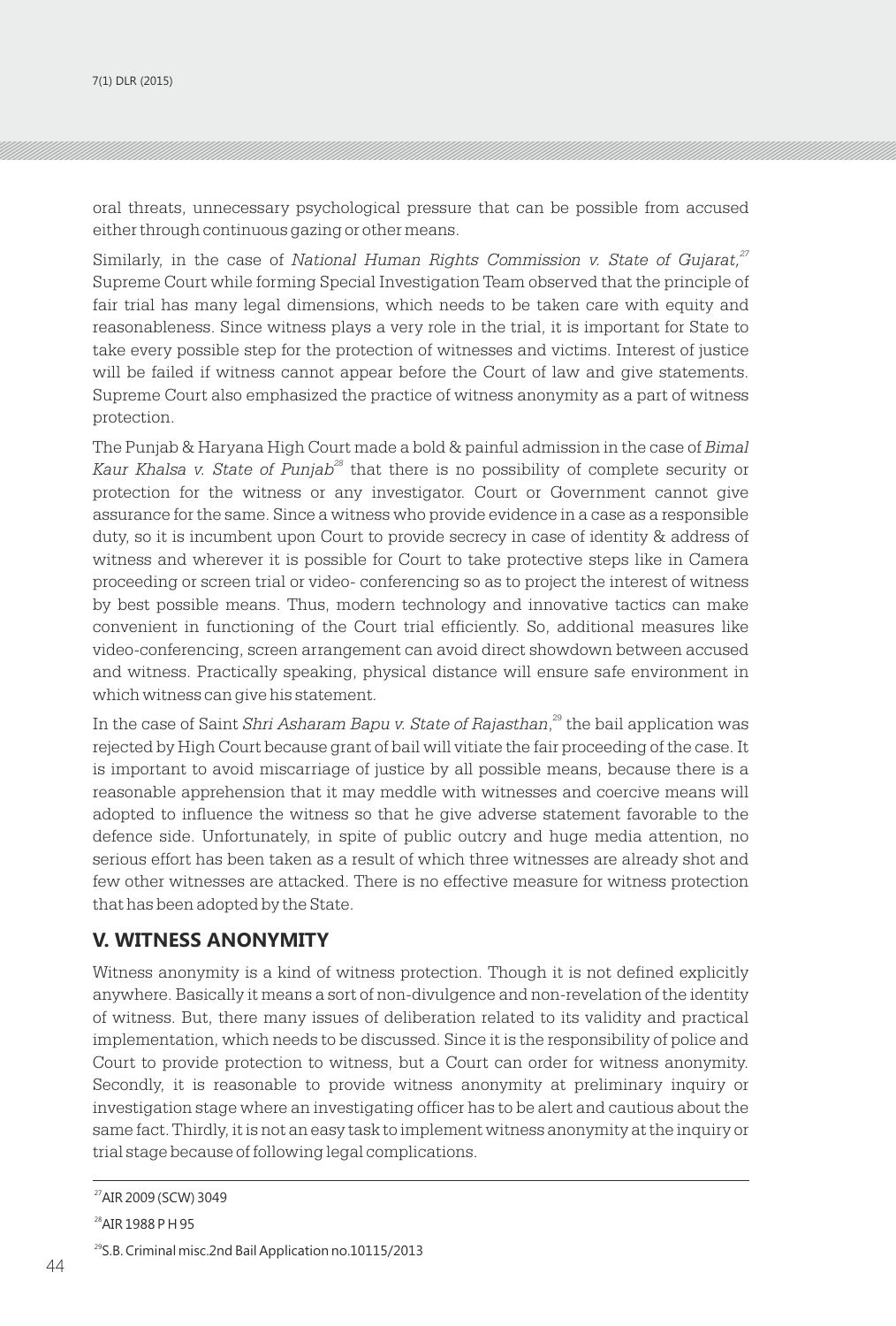- a) Whenever the matter of taking evidence comes before the Court, it is necessary that all kind of evidence must be produced & taken in the presence of accused or if his presence is done away with, then in the presence of his pleader i.e., his pleader's presence is deemed to be the presence of accused. So it signifies that all evidence will be secured & taken either in the physical or legally constructive presence of the accused.<sup>30</sup>
- b) It is necessary to give equal opportunity to both parties for cross-examining opposite party & their witness in the Court proceeding because it is a fundamental part of principle of natural justice and right to have fair hearing. Accordingly, parties can send their written questions to Court for consider it relevant. Then, Court can ask the party to cross-examine witness.<sup>31</sup>
- c) It is important for Court to enquire or go for trial without any kind of restraint in accessing the same in public for the purpose of transparency & fairness in trial in the interest of justice. Though in exceptional case, Court can put complete restriction on printing & publication of the trial proceeding in the case related to rape to maintain privacy.<sup>32</sup>

That is why Supreme Court took strong notice of the same under the case of *Delhi*  <sup>33</sup> *Domestic Working Women's Forum v. Union of India*, where it has been emphasized case related to rape should be dealt with broader sensitivity in the interest of justice because of two reasons namely, victim's vulnerable nature & victim's position as a witness. So it is maintain victim's anonymity in rape cases and trial proceeding shouldn't be considered for printing or publication. Court has to ensure proper reasonableness again during cross-examination in rape cases so as to put restriction on humiliating & undignified questions.

Similarly, Supreme Court took a serious note in the case Sakshi v. Union of India<sup>34</sup> on the issue of victim/ witness protection with a different new perspective. It was observed that there wouldn't be any compromise with fair trial. It is important to comprehend relevancy of evidence through the real truth will come out. So, with the same objective, if it necessary to adopt any unique method for taking evidence from victim or witness like use of specific screen or similar arrangement, the Court will encourage such practice to have fair trial.

#### **VI. CHALLENGES**

There are few challenges that can become hindrance for any Witness Protection Programme. There is complete ambiguity on two broader issue namely, application and organizational structure. There is no clarity about the duration of period of witness protection so time for witness protection is not explicitly fixed. It is very difficult to provide protection after the end of Court proceeding. Next problem is consistent adjournment of cases, which doesn't come with appropriate solution. One of the major

<sup>30</sup>*Supra* note 2, Section 273

<sup>31</sup>*Id*., Section 287

<sup>&</sup>lt;sup>32</sup>*Id.*, Section 327

<sup>&</sup>lt;sup>33</sup>1995 SCC (1) 14

 $\frac{45}{2004}$  (6) SCALE 15 45 <sup>34</sup>2004 (6) SCALE 15